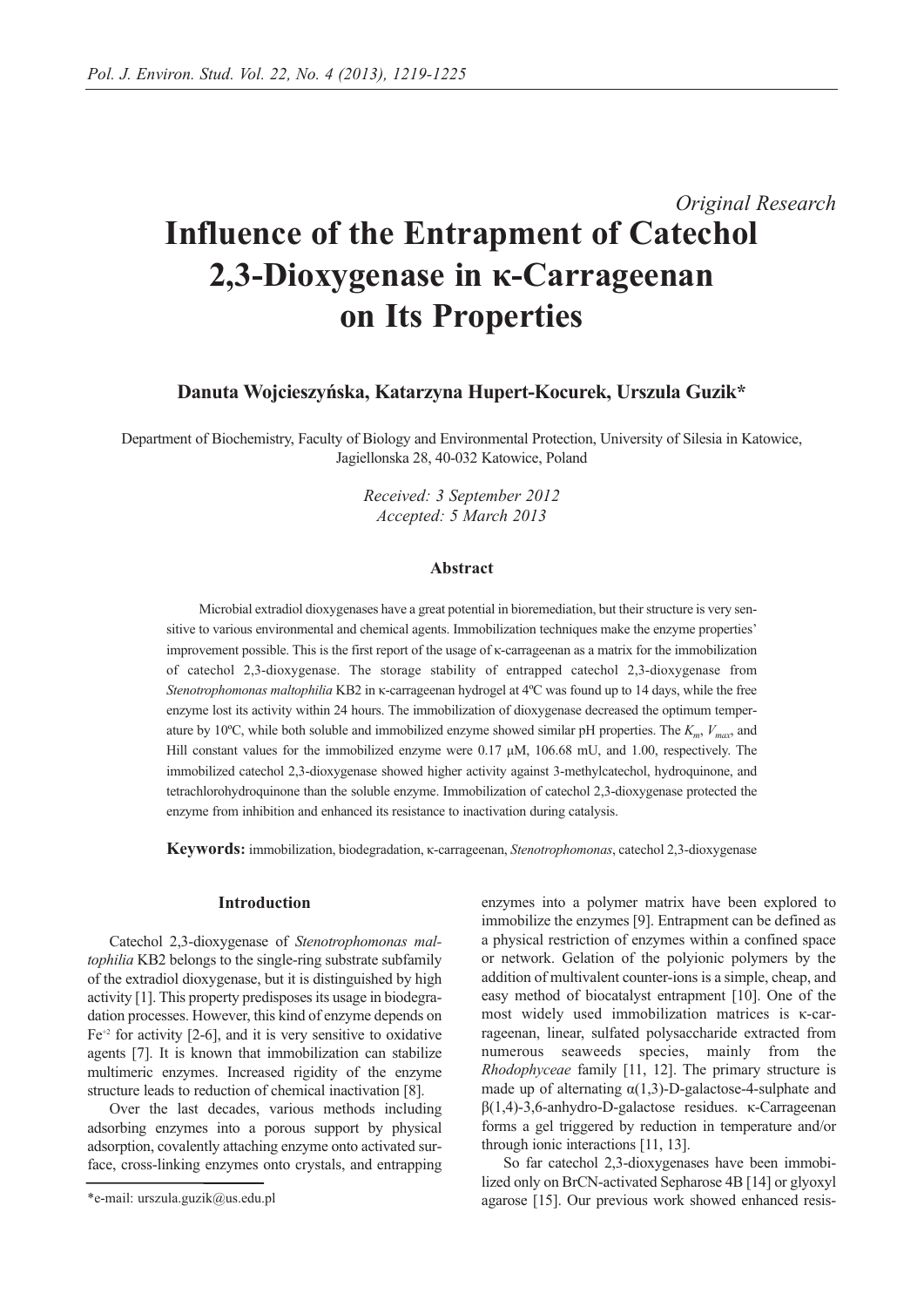tance to inactivation during catalysis, increasing in stability and broadening substrate specificity after entrapment of catechol 2,3-dioxygenase in calcium alginate [16]. However, this matrix is characterized by low mechanical resistance. The present paper deals with the immobilization of catechol 2,3-dioxygenase of *Stenotrophomonas maltophilia* KB2 in κ-carrageenan as well as with the comparison of enzyme properties after its immobilization in κ-carrageenan and calcium alginate gel. To our knowledge, this is the first report of the usage of κ-carrageenan as a matrix for the immobilization of catechol 2,3-dioxygenase.

# **Experimental Procedures**

#### Media and Culture Conditions

*Stenotrophomonas maltophilia* KB2 (VTT E-113197) was enriched in mineral salts medium (MSM), as described previously [17] in the presence of 10 mM phenol. Cultures were incubated at 30ºC and agitated at 130 rpm.

#### Preparation of Cell Extracts

Cells were harvested in the late exponential growth phase and centrifuged at 4,500 g for 15 min at 4ºC. Next, the cells were washed with 50 mM phosphate buffer, pH 7.0, and resuspended in the same buffer. Cell extracts were sonicated  $6 \times$  for 15 s and centrifuged at 9,000 x g for 30 min at 4ºC. The supernatant was used as crude extract for enzyme assays and immobilization procedure.

## Gel Formation

Catechol 2,3-dioxygenase was immobilized with the use of κ-carrageenan. κ-Carrageenan was prepared in 50 mM phosphate buffer solution (pH 7.0) and heated to 45ºC. Three milliliters of the crude extract were suspended in 7 ml of 2% (w/v) κ-carrageenan. After homogenization the mixture was dropped into 25 ml 0.3 M KCl solution. Upon contact with the solution, the drops were gelled to form constant and defined-size spheres (external diameter 3.0 mm), which remained in the solution, under mild agitation, to complete the gel formation. After 1 h of incubation, the beads were removed, washed three times with the phosphate buffer solution (pH 7.0), and stored at 4ºC. The κ-carrageenan beads prepared this way were used to analyze the properties of the immobilized enzyme.

# Enzyme Assays

Phenol was used as the inducer of catechol 2,3-dioxygenase. Enzymatic activity of soluble and immobilized catechol 2,3-dioxygenase was measured spectrophotometrically [16, 17]. After the addition of the enzyme (in either free or immobilized form), vials were incubated at 30ºC in water-bath with shaking. At certain time intervals, 1 ml aliquots were withdrawn and used to monitor the reaction's progress by measuring the product 2-hydroxymuconic semialdehyde at 375 nm. One unit of enzyme activity was defined as the amount of enzyme required to generate 1 μmol of product per minute at 35ºC. The soluble and immobilized protein concentration was determined by the dyebinding procedure of Bradford using bovine serum albumin as a standard [18].

# pH and Temperature Optima of Free and Immobilized Catechol 2,3-Dioxygenase

The effect of pH on enzyme activity was determined by measuring the activity at 30ºC over the pH range of 2.2 to 12.0 using the following buffers: 0.05 M glycine (pH 2.2), 0.05 M phosphate-citrate (pH 3.0 to 5.0), 0.05 M Sörensen (pH 6.0 to 8.0), and 0.05 M borate (pH 9.0-12.0).

The optimum temperature was determined by assaying the enzyme activity at various temperatures (4 to 55ºC) in 50 mM phosphate buffer solution (pH 7.4).

# Determination of Kinetic Constants of Catechol 2,3-Dioxygenase

The catalytic parameters (Michaelis-Menten constant,  $K_m$ , Maximum velocity,  $V_{max}$ , and Hill constant, h) for both free and immobilized enzyme were calculated by measuring the initial linear rates of the enzymatic reaction after the addition of different concentrations of catechol ranging from 0 to 7 μM at 30ºC. Three independent measurements were carried out for each substrate concentration.  $K_m$ ,  $V_{max}$ , and h were calculated based on Hill equation.

#### Substrate Specificity

The impact of various substituted derivatives of aromatic compounds on both free and immobilized enzyme activity was evaluated by incubating the enzyme with the respective aromatic compound for 3 min and assaying the activity. Dihydroxy-substituted derivatives of arene studied were 3- and 4-methylphenol, 4,5- and 3,5-dichlorophenol, hydroquinone, and tetrachlorohydroquinone at 1 mM concentration.

The molar extinction coefficient used for the product from 3-methylcatechol was  $13,800 \,\mathrm{M}$ <sup>1</sup>·cm<sup>-1</sup> (at 388nm), from 4-methylcatechol was  $28,100$  M<sup>-1</sup>·cm<sup>-1</sup> (at  $382$  nm) [19], from 3,5-dichlorocatechol was 10,000 M-1·cm-1 (at 337 nm) [20, 21], from 4,5-dichlorocatechol was  $36,000$  M<sup>-1</sup>·cm<sup>-1</sup> (at  $375$ nm), from hydroquinone was 11,000 M<sup>-1</sup>·cm<sup>-1</sup> (at 320 nm) [22, 23], and from tetrachlorohydroquinone was  $11,000 \ \text{M}^{-1} \cdot \text{cm}^{-1}$ (at 320 nm).

# Activity in the Presence of Inhibitors

The impact of various phenols, aliphatic alcohols, sodium azide, hydrogen peroxide, and copper (II) sulphate on both free and immobilized enzyme activity was evaluated by incubating the enzyme with the respective inhibitor for 3 min and then assaying the residual activity. The phenols studied were 2-methylphenol, 3-methylphenol,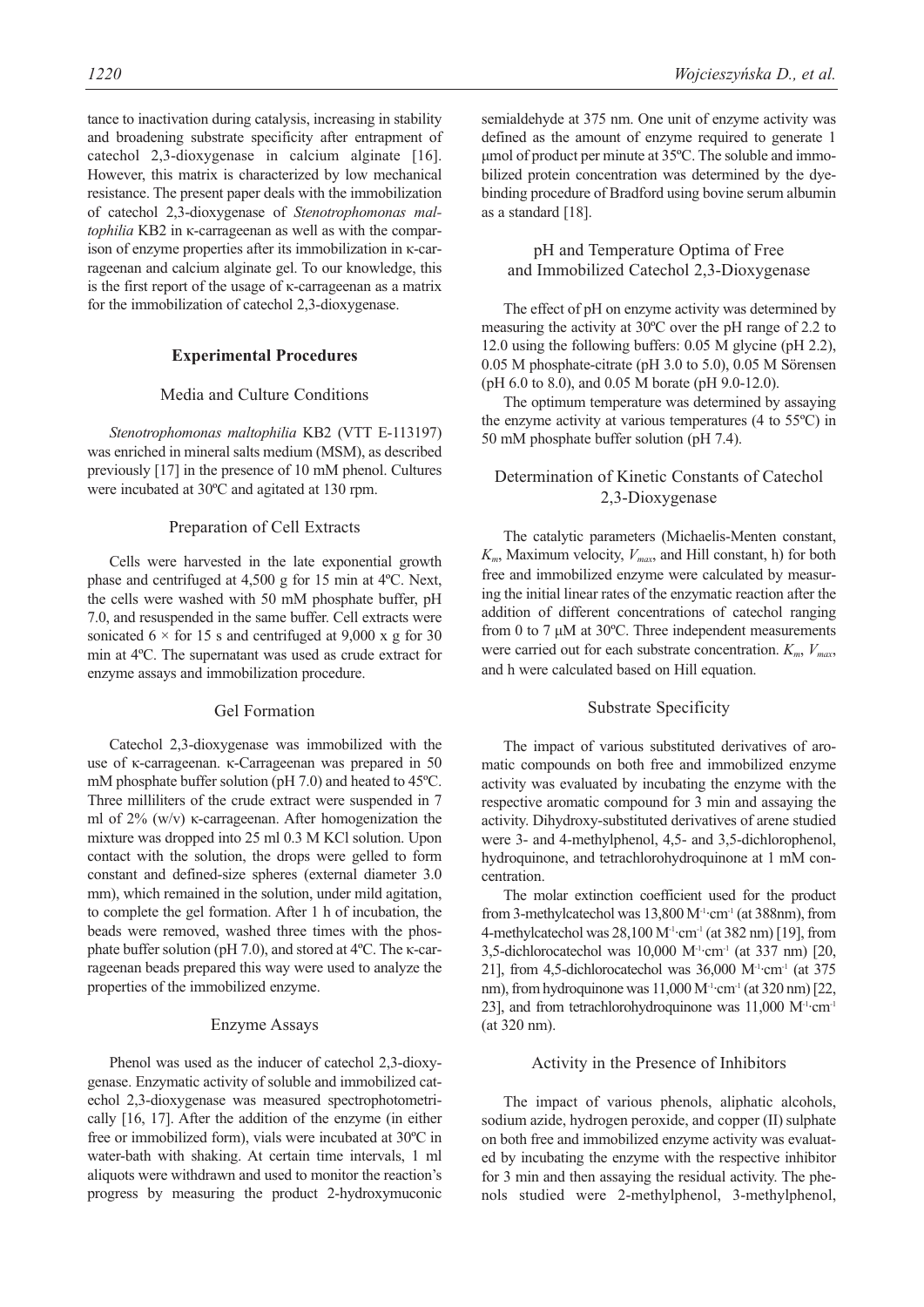2-chlorophenol, 4-chlorophenol, and 2,4-dichlorophenol at 100 μM, 200 μM, and 300 μM concentrations. Aliphatic alcohols studied were methanol, ethanol, propanol, and butanol (100 μM, 200 μM, and 300 μM). For inhibition studies sodium azide and hydrogen peroxide at 100 μM,  $200 \mu$ M, and  $300 \mu$ M, and copper (II) sulphate at  $100 \mu$ M, 150 μM, and 200 μM concentrations were used.

# **Results and Discussion**

## Storage Stability

The stability of an enzyme is of significant importance for scheduling its application in a particular reaction. Generally, if the enzyme is in solution, it is not stable during storage and its activity is gradually reduced. Catechol 2,3-dioxygenases are especially sensitive enzymes to oxidation [7]. The stability of the free and immobilized catechol 2,3-dioxygenase in κ-carrageenan was determined after storage of the preparations in the phosphate buffer (50 mM, pH 7.0) at 4ºC for a predetermined period. It was observed that the free enzyme loses 99.95% of its activity within 24 hours [16], while activity of the immobilized enzyme in κ-carrageenan after 14 days of incubation at 4ºC was 2.5% of the initial rate. The higher stability observed for the immobilized catechol 2,3-dioxygenase could be attributed to the prevention of auto oxidation of the enzyme. However, catechol 2,3-dioxygenase immobilized in alginate matrix represented still 50% of the initial rate after 35 days [16]. Therefore, calcium alginate seems to be a better matrix for immobilization of catechol 2,3-dioxygenase.

Although entrapment of catechol 2,3-dioxygenase from strain KB2 into κ-carrageenan matrix improved its storage stability, the immobilized enzyme showed lower activity than the free enzyme. The same effect was observed after immobilization dioxygenase in calcium alginate [16]. Catechol 2,3-dioxygenase seems to dissociate into individual subunits during immobilization. Dissociation of enzyme oligomers is a common mechanism of multimeric enzyme inactivation [24]. The specific activity of the immobilized enzyme was 276.90 mU·mg<sup>-1</sup> of protein, which represented approximately 40% of the native enzyme activity. Nevertheless, the immobilized enzyme's activity is still comparable or higher than those observed by other authors for free catechol 2,3-dioxygenases [25-27].

# Kinetic Properties of Free and Immobilized Catechol 2,3-Dioxygenase

Environmental factors that affect an enzyme's reactions include temperature and pH. pH is one of the most important factors influencing not only the side groups of amino acid dissociation in the protein structure, but also the solution chemistry of the insoluble support. Small changes in pH and ionic strength of medium may cause denaturation and deactivation of the enzyme. Immobilization of the enzyme is likely to result in conformational changes of the enzyme resulting in optimum variations [9].

The effect of pH on the activity of the free and the immobilized catechol 2,3-dioxygenase in κ-carrageenan was assayed in the pH range 2.2-12.0 (Fig. 1a). As shown in the mentioned figure, the maximum activity for free and immobilized in κ-carrageenan enzyme was observed at pH 8.0. The same result was observed after immobilization of catechol 2,3-dioxygenase in the alginate matrix [16].

Comparison of the temperature-activity profiles (Fig. 1b) showed that the immobilized enzyme in κ-carrageenan had approximately 10ºC and 20ºC lower optimum temperature than the free one immobilized in the alginate matrix [16], respectively. These results indicate control possibility



Fig. 1. Effects of pH (a) and temperature (b) on free and immobilized catechol 2,3-dioxygenase activity and influence of catechol concentration on immobilized enzyme (c) from *Stenotrophomonas maltophilia* KB2 cell extracts. The data points represent the average of 3 independent experiments.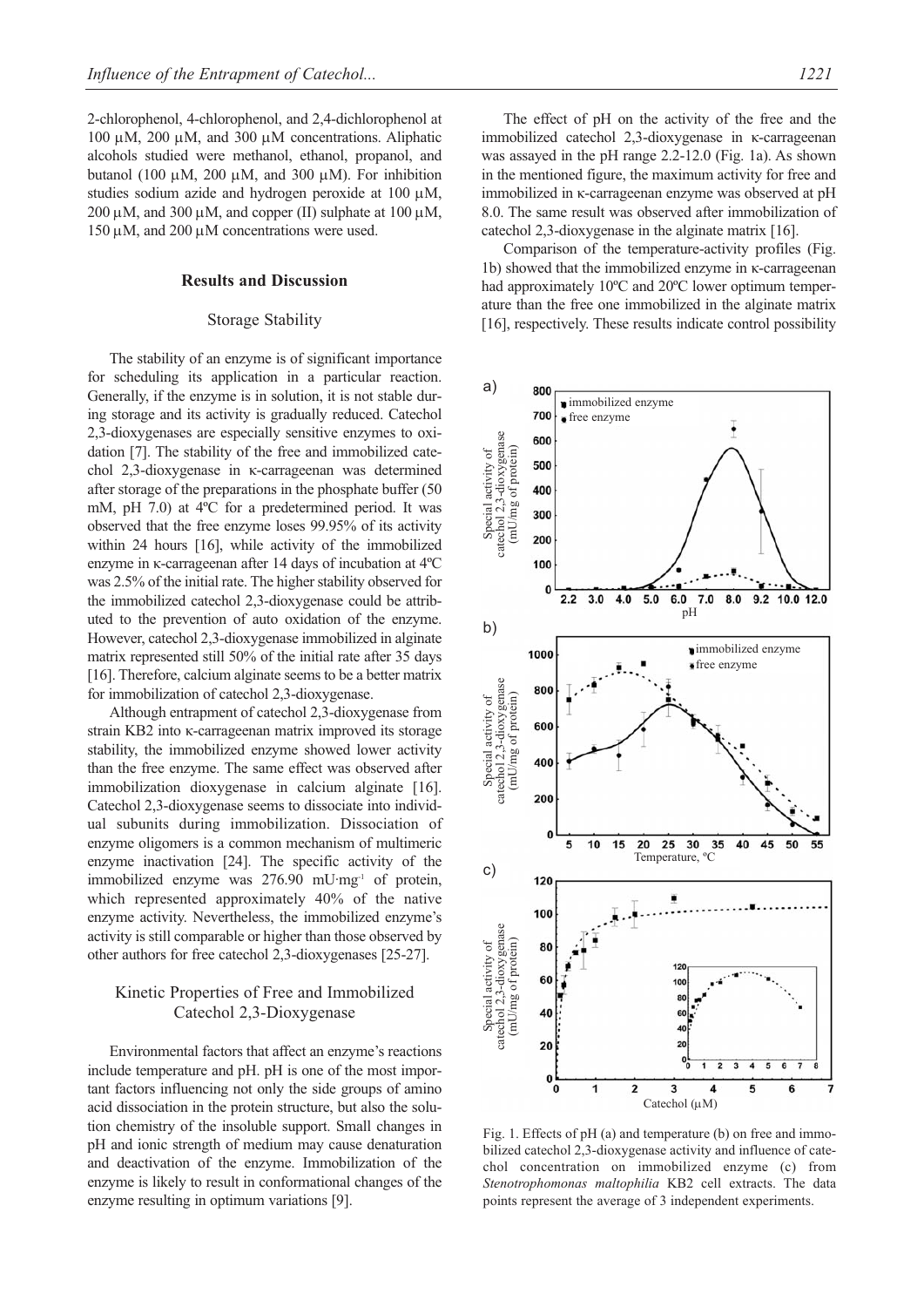of catechol 2,3-dioxygenase activity depending on use of the immobilization matrix, which is very important for the application of this enzyme on a commercial scale.

In order to calculate values of  $K_m$ ,  $V_{max}$ , and h parameters, the activity of immobilized in κ-carrageenan and free catechol 2,3-dioxygenase from *Stenotrophomonas maltophilia* KB2 was measured at different substrate concentrations as detailed in *Experimental procedures*. The calculated  $K_m$ ,  $V_{max}$ , and Hill constant values for the free enzyme were higher [16] than for the immobilized enzyme, amounting to  $0.17 \mu M$ ,  $106.68 \mu J$ , and  $1.00$ , respectively (Fig. 1c). These results indicate significantly higher affinity of the enzyme to substrate after immobilization in κ-carrageenan than in the case of the free enzyme. The same effect was observed during immobilization of enzyme in calcium alginate [16]. It is supposed that the changes in affinity of enzyme to substrate are connected with the loss of cooperation between subunits [24]. Change of Hill constant value also confirms the probability mentioned above. The mechanism of retaining enzyme activity after decomposition of an enzyme has to be explained because most often dissociation of the enzyme leads to their inactivation.

Decrease in  $K<sub>m</sub>$  values also was observed by Kara and co-workers [28] for urease immobilized in alginate/chitosan and poly(acrylamide-co-acrylic acid)/κ-carrageenan. These authors suggest that this result may be attributed to electrostatic interactions between the substrate and polymeric matrix [28].

Both free and immobilized enzymes in alginate and κcarrageenan matrix showed, in the same manner, negative deviations at high catechol concentrations (above 90 μM, 30 μM [16], and 7 μM, respectively), which could be attributed to the classical substrate inhibition. The same effect was observed by Dhulster et al. [29] and Fernandez-Lafuente et al. [15].

# Effect of Immobilization on Substrate Specificity

Immobilization most often may produce some distortions on the active site, reducing the overall mobility of the protein groups [24]. Most of the known extradiol dioxygenases characterize narrow substrate specificities and regioselectivities [30, 31]. This attribute is used commercially in the pharmaceutical and chemical industries. However, use of dioxygenases in bioremediation processes requires enzymes with broad specific activity. In our previous work we observed that catechol 2,3-dioxygenase from KB2 strain showed broader substrate specificity after immobilization in calcium alginate [16]. In this study it was found that the immobilized enzyme in κ-carrageenan showed relatively higher activity (Table 1) than its free form against 3 methylcatechol, hydroquinone, and tetrachlorohydroquinone, but generally it was weaker than for enzymes immobilized in alginate matrix [16]. Broader specific activity of enzyme may be due to stabilization of immobilized enzyme and increasing resistance of enzyme on substrate toxicity [14, 32]. It is known that the specific structure of

*1222 Wojcieszyńska D., et al.* 

| Substrate               | Activity of immobilized enzyme in<br>$\kappa$ -carrageenan beads, $\%$ |
|-------------------------|------------------------------------------------------------------------|
| Control – catechol      | $100 \pm 1.85$                                                         |
| 3-methylcatechol        | $12.45 \pm 1.09$                                                       |
| 4-methylcatechol        | $60.72 \pm 0.65$                                                       |
| 4,5-dichlorocatechol    | $1.38\pm0.22$                                                          |
| 3,5-dichlorocatechol    | $0.86\pm0.56$                                                          |
| Hydroquinone            | $3.00\pm0.54$                                                          |
| Tetrachlorohydroquinone | $1.69 \pm 0.43$                                                        |

Table 1. Catechol 2,3-dioxygenase substrate specificity immobilized in κ-carrageenan beads. Data shown represent the average of three independent trials±standard deviation.

catechol 2,3-dioxygenase influences the limitation of local concentrations of the substrates, and that is why examined immobilized dioxygenase showed such a broad range of substrate specificity [16, 32].

## Enzyme Activity in the Presence of Inhibitors

Little information is available on immobilized extradiol dioxygenases activity in the presence of various inhibitors. According to our knowledge, only Iwaki and Nozaki [14] have shown the influence of hydrogen peroxide on the activity of immobilized catechol 2,3-dioxygenase from *Pseudomonas arvilla*. Due to that reason we researched the influence of known extradiol dioxygenase inhibitors on catechol 2,3-dioxygenase from KB2 strain.

In the presence of sodium azide we observed inhibition of both free and immobilized enzymes (Table 2). This compound is a potential inhibitor of catechol 2,3-dioxygenase, which may be explained in two possible ways: by coordination of  $Fe^{+2}$  ions in active site of enzyme or/and by disruption of electron flow during aromatic ring cleavage. However, the level of inhibition depends on the kind of used matrix. Inhibition of enzyme immobilized in κ-carrageenan was stronger than in case of free enzyme (Table 2), whereas after immobilization of enzyme in calcium alginate the activity was higher than free enzyme [16].

Sensitivity to oxygen or one of its reduced forms of catechol 2,3-dioxygenase is connected with the fact that each of four catechol 2,3-dioxygenase subunits contains an essential iron atom that must be in the Fe(II) oxidation state [7]. Our previous research showed the protective effect of immobilization in calcium alginate against hydrogen peroxide [16]. Unfortunately, we observed only the slightly protective effect of immobilization of enzyme in κ-carrageenan (Table 2). Probably the differences of enzyme activity after immobilization in various matrices resulted from the dissimilarity in gel structure, which caused another inhibitor diffusion velocity.

Immobilized enzyme in κ-carrageenan also was sensitive to copper (II) sulphate as an inhibitor (Table 2). Probably a different effect of copper (II) sulphate on the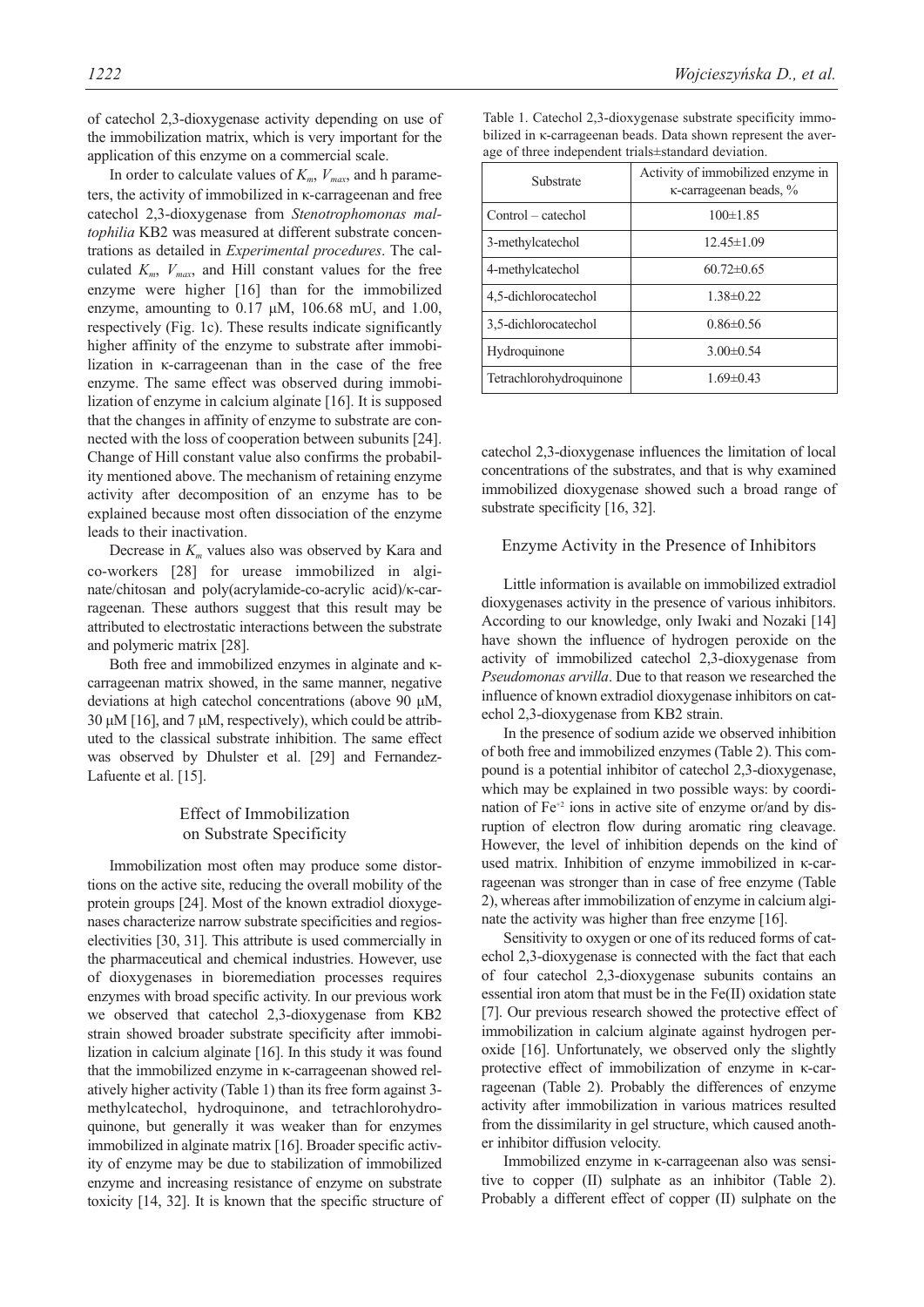Table 2. Influence of sodium azide, hydrogen peroxide, and cooper (II) sulphate on immobilized catechol 2,3-dioxygenase activity. Data shown represent the average of three independent trials±standard deviation.

| Compound             | Concentrations<br>$(\mu M)$ | Activity of immobilized<br>enzyme in <i>k</i> -carrageenan<br>beads, $\%$ |
|----------------------|-----------------------------|---------------------------------------------------------------------------|
| None                 |                             | $100\pm1.01$                                                              |
| Sodium azide         | 100                         | $27.10 \pm 2.35$                                                          |
|                      | 200                         | $23.18 \pm 0.55$                                                          |
|                      | 300                         | $19.27 \pm 1.36$                                                          |
| Hydrogen peroxide    | 100                         | $10.05 \pm 0.41$                                                          |
|                      | 200                         | $6.80\pm0.49$                                                             |
|                      | 300                         | $4.78 \pm 0.53$                                                           |
| Copper (II) sulphate | 100                         | $2.92 \pm 0.2$                                                            |
|                      | 150                         | $3.94 \pm 0.82$                                                           |
|                      | 200                         | $2.18\pm0.29$                                                             |

activities of free and immobilized enzyme in κ-carrageenan is connected with the interaction of the sulphate group in the copper (II) sulphate molecule with the hydroxyl surface of the matrix, which may modify the conformation of the gel's structure and thus may result in greater accessibility of cooper ions to enzyme molecules. A similar effect of cooper citrate on immobilized acid phosphatase was observed by Huang and Shindo [33].

Aliphatic alcohols and phenols, which structurally mimic catechols, are known as competitive inhibitors of catechol 2,3-dioxygenase because they coordinate to the iron (II) ion in the enzyme active site [3].

Aliphatic alcohols caused higher inhibition of the free enzyme in comparison with the immobilized enzyme. Methanol and ethanol in concentrations of 100 μM affected strongly the immobilized enzyme in κ-carrageenan matrix (Table 3). A similar effect was observed after immobilization of enzyme in calcium alginate [16]. This confirms that the significant effect of low molecular weight alcohols on enzyme activity might be connected with the steric effect [3]. Moreover, methanol as a smaller molecule may function as a ligand of ferrous ion in the enzyme active site. Butanol used as an inhibitor showed a stronger effect than propanol and ethanol, both immobilized enzyme in calcium alginate and κ-carrageenan gel. It is connected with its higher hydrophobicity [3].

Most of the studied phenols affected free and immobilized enzyme activity at all tested concentrations (Table 3). Our previous work on catechol 2,3-dioxygenase from KB2 strain has shown that 4-chlorophenol and 2,4-dichlorophenol significantly inhibited the activity of free enzymes as well as the enzyme immobilized in calcium alginate [16]. After immobilization of enzyme in κ-carrageenan inhibition of catechol 2,3-dioxygenase was not observed. Moreover, it showed higher activity toward these substrates

| Compound           | Concentration<br>$(\mu M)$ | Activity of immobilized<br>enzyme in <i>K</i> -carrageenan<br>beads, % |
|--------------------|----------------------------|------------------------------------------------------------------------|
| None               |                            | $100 \pm 1.01$                                                         |
| 2-methylphenol     | 100                        | $65.05 \pm 2.80$                                                       |
|                    | 200                        | 64.12±11.22                                                            |
|                    | 300                        | 55.09±6.74                                                             |
| 3-methylphenol     | 100                        | 53.24±5.40                                                             |
|                    | 200                        | $47.68 \pm 2.80$                                                       |
|                    | 300                        | $41.02\pm4.18$                                                         |
| 2-chlorophenol     | 100                        | 86.46±5.40                                                             |
|                    | 200                        | 83.56±12.92                                                            |
|                    | 300                        | 75.93±5.90                                                             |
| 4-chlorophenol     | 100                        | 142.60±6.74                                                            |
|                    | 200                        | 102.78±17.72                                                           |
|                    | 300                        | 98.15±7.29                                                             |
| 2,4-dichlorophenol | 100                        | 221.01±19.69                                                           |
|                    | 200                        | 197.45±16.68                                                           |
|                    | 300                        | $173.61 \pm 5.93$                                                      |
| Methanol           | 100                        | 36.28±5.22                                                             |
|                    | 200                        | 33.09±3.07                                                             |
|                    | 300                        | 28.96±0.76                                                             |
| Ethanol            | 100                        | $60.67 \pm 5.87$                                                       |
|                    | 200                        | 44.83±3.84                                                             |
|                    | 300                        | 38.32±4.44                                                             |
| Propanol           | 100                        | $92.42 \pm 6.23$                                                       |
|                    | 200                        | 63.40±2.36                                                             |
|                    | 300                        | $50.67 \pm 7.74$                                                       |
| <b>Butanol</b>     | 100                        | 55.60±6.05                                                             |
|                    | 200                        | $51.15 \pm 2.55$                                                       |
|                    | 300                        | $37.45 \pm 1.27$                                                       |

(Table 3). However, an explanation of these results requires further examination, as differences in answers of enzyme immobilized in various matrices may turn out to be useful in both environmental and industrial applications of catechol 2,3-dioxygenase.

# **Conclusions**

Entrapment of the catechol 2,3-dioxygenase in κ-carrageenan turned out to be an effective method of protection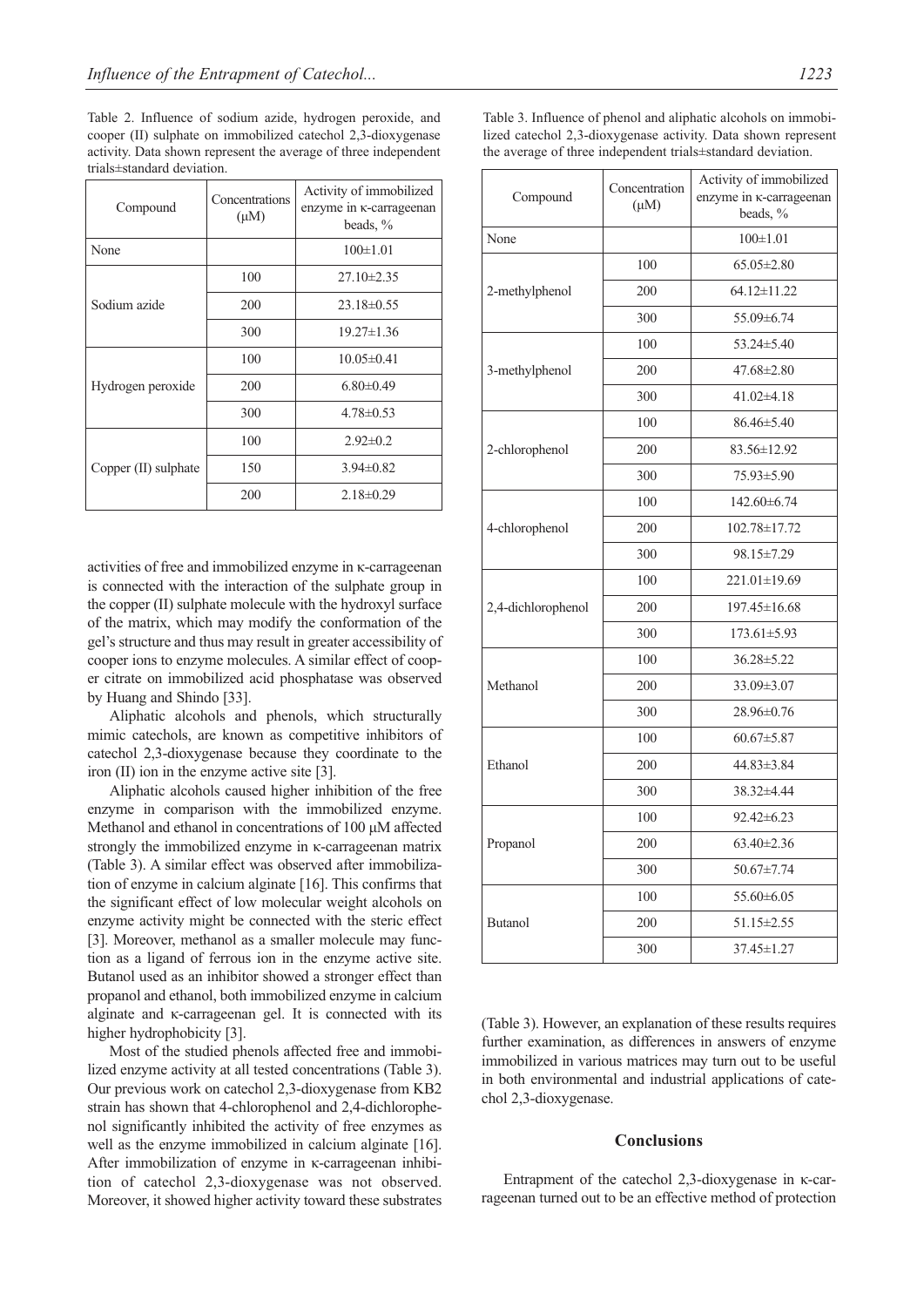against very toxic *para* substituent chlorophenols. This is important since these compounds exist together with other arenes, which are substrates for catechol 2,3-dioxygenase. It should be emphasized that the differences in temperature optimum and reaction on inhibitors' effect between the enzymes immobilized in κ-carrageenan and alginate may contribute to wider usage of this enzyme in bioremediation. The construction of biopreparate contains a mix of immobilized enzymes in different matrices, which seems to be the best way for improving degradation potential of catechol 2,3-dioxygenase.

#### **Acknowledgements**

This work was supported by The Polish Ministry of Science and Higher Education (N N305 212337).

Anna Jankowska and Piotr Jaroszek are acknowledged for their excellent technical assistance.

# **References**

- 1. WOJCIESZYŃSKA D., HUPERT-KOCUREK K., GREŃ I., GUZIK U. High activity catechol 2,3-dioxygenase from the cresols-degrading *Stenotrophomonas maltophilia* strain KB2. Int. Biodeter. Biodegr. **65**, 853, **2011**.
- 2. QUE L., WIDOM J., CRAWFORD R. L. 3,4- Dihydroxyphenylacetate 2,3-dioxygenase. A manganese (II) dioxygenase from *Bacillus brevis*. J. Biol. Chem. **256**, 10941, **1981**.
- 3. BERTINI I., BRIGANTI F., SCOZZAFAVA A. Aliphatic and aromatic inhibitors binding to the active site of catechol 2,3-dioxygenase from *Pseudomonas putida* mt-2. FEBS Lett. **242**, 56, **1994**.
- 4. KASCHABEK S. R., KASBERG T., MULLER D., MARS A. E., JANSSEN D. B., REINEKE W. Degradation of chloroaromatics: purification and characterization of a novel type of chlorocatechol 2,3-dioxygenase of *Pseudomonas putida* GJ31. J. Bacteriol. **180**, 296, **1998**.
- 5. MILO R. E., DUFFNER F. M., MULLER R. Catechol 2,3 dioxygenase from the thermophilic, phenol-degrading *Bacillus thermoleovorans* strain A2 has unexpected low thermal stability. Extremophiles **3**, 185, **1999**.
- 6. PALANIANDAVAR M., MAYILMURUGAN R. Mononuclear nan-heme iron (III) complexes as functional models for catechol dioxygenases. CR Chimie **10**, 366, **2007**.
- 7. HASSETT D. J., OCHSNER U. A., GROCE S. L., MA J.- F., LIPSCOMB J. D. Hydrogen peroxide sensitivity of catechol 2,3-dioxygenase: a cautionary note on use of xylE reporter fusions under aerobic conditions. Appl. Environ. Microbiol. **66**, 4119, **2000**.
- 8. BRIGANTI F., PESSIONE E., GIUNTA C., MAZZOLI R., SCOZZAFAVA A. Purification and catalytic properties of two catechol 1,2-dioxygenase isozymes from benzoategrown cells of *Acinetobacter radioresisten*. J. Protein. Chem. **19**, 709, **2000**.
- 9. TÜMTÜRK H., KARACA N., DEMIREL G., SAHIN F. Preparation and application of poly(N,N-dimethylacrylamide-co-acrylamide) and poly(N-isopropylacrylamide-coacrylamide)/κ-Carrageenan hydrogels for immobilization of lipase. Int. J. Biol. Macromol. **40**, 281, **2007**.
- 10. SHAFEI M. S., ALLAM R. F. Production and immobilization of partially purified lipase from *Penicillium chrysogenum*. Malays. J. Microbiol. **6**, 196, **2010**.
- 11. BELYAEVA E., VALLE D. D., PONCELET D. Immobilization of α-chymotrypsin in κ-carrageenan beads prepared with the static mixer. Enzyme Microb. Technol. **34**, 108, **2004**.
- 12. NOBRE T. M., DE SOUSA E SILVA H., FURRIEL R. P. M., LEONE F. A., MIRANDA P. B., ZANIQUELLI M. E. D. Molecular view of the interaction between ι-carrageenan and a phospholipid film and its role in enzyme immobilization. J. Phys. Chem. **113**, 7491, **2009**.
- 13. GIRIGOWDA K., MULIMANI V. H. Hydrolysis of galacto-oligosaccharides in soymilk by κ-carrageenan-entrapped α-galactosidase from *Aspergillus oryzae*. World J. Microbiol. Biotechnol. **22**, 437, **2006**.
- 14. IWAKI M., NOZAKI M. Immobilization of metapyrocatechase and its properties in comparison with the soluble enzyme. J. Biochem. **91**, 1549, **1982**.
- 15. FERNANDEZ-LAFUENTE R., GUISAN J. M., ALI S., COWAN D. Immobilization of functionally unstable catechol 2,3-dioxygenase greatly improves operational stability. Enzyme Microb. Technol. **26**, 568, **2000**.
- 16. WOJCIESZYŃSKA D., HUPERT-KOCUREK K., JANKOWSKA A., GUZIK U. Properties of catechol 2,3 dioxygenase from crude extract of *Stenotrophomonas maltophilia* strain KB2 immobilized in calcium alginate hydrogels. Biochem. Eng. J. **66**, 1, **2012**.
- 17. WOJCIESZYŃSKA D., GUZIK U., GREŃ I., PERKOSZ M., HUPERT-KOCUREK K. Induction of aromatic ring cleavage dioxygenases in *Stenotrophomonas maltophilia* strain KB2 in cometabolic systems. World J. Microbiol. Biotechnol. **27**, 805, **2011**.
- 18. BRADFORD M. M. A rapid and sensitive method of the quantitation of microgram quantities of protein utilizing the principle of protein-dye binding. Anal. Biochem. **72**, 248, **1976**.
- 19. BAYLY R. C., DAGLEY S., GIBSON D. T. The metabolism of cresols by species of *Pseudomonas*. Biochem. J. **101**, 293, **1966**.
- 20. HORVATH R. S. Co-metabolism of methyl- and chloro-substituted catechols by an *Achromobacter*sp. possessing a new *meta*-cleaving oxygenase. Biochem. J. **119**, 871, **1970**.
- 21. HEISS G., MULLER C., ALTENBUCHNER J., STOLZ A. Analysis of a new dimeric extradiol dioxygenase from a naphthalenesulfonate-degrading sphingomonad. Microbiology **143**, 1691, **1997**.
- 22. SPAIN J. C., GIBSON D. T. Pathway for biodegradation of p-nitrophenol in a *Moraxella* sp. Appl. Environ. Microbiol. **57**, 812, **1991**.
- 23. KOLVENBACH B. A., LENZ M., BENDORF D., RAPP E., FOUSEK J., VLCEK C., SCHAFFER A., GABRIEL F. L. P., KOHLER H.-P. E., CORVINI P. F. X. Purification and characterization of hydroquinone dioxygenase from *Sphingomonas* sp. strain TTNP3. AMB Express **1**, 1, **2011**.
- 24. MATEO C., PALOMO J. M., FERNANDEZ-LORENTE G., GUISAN J. M., FERNENDEZ-LAFUENTE R. Improvement of enzyme activity, stability and selectivity via immobilization techniques. Enzyme Microb. Technol. **40**, 1451, **2007**.
- WALLIS M. G., CHAPMAN S. K. Isolation and partial characterization of an extradiol non- haem iron dioxygenase which preferentially cleaves 3-methylcatechol. Biochem. J. **266**, 605, **1990**.